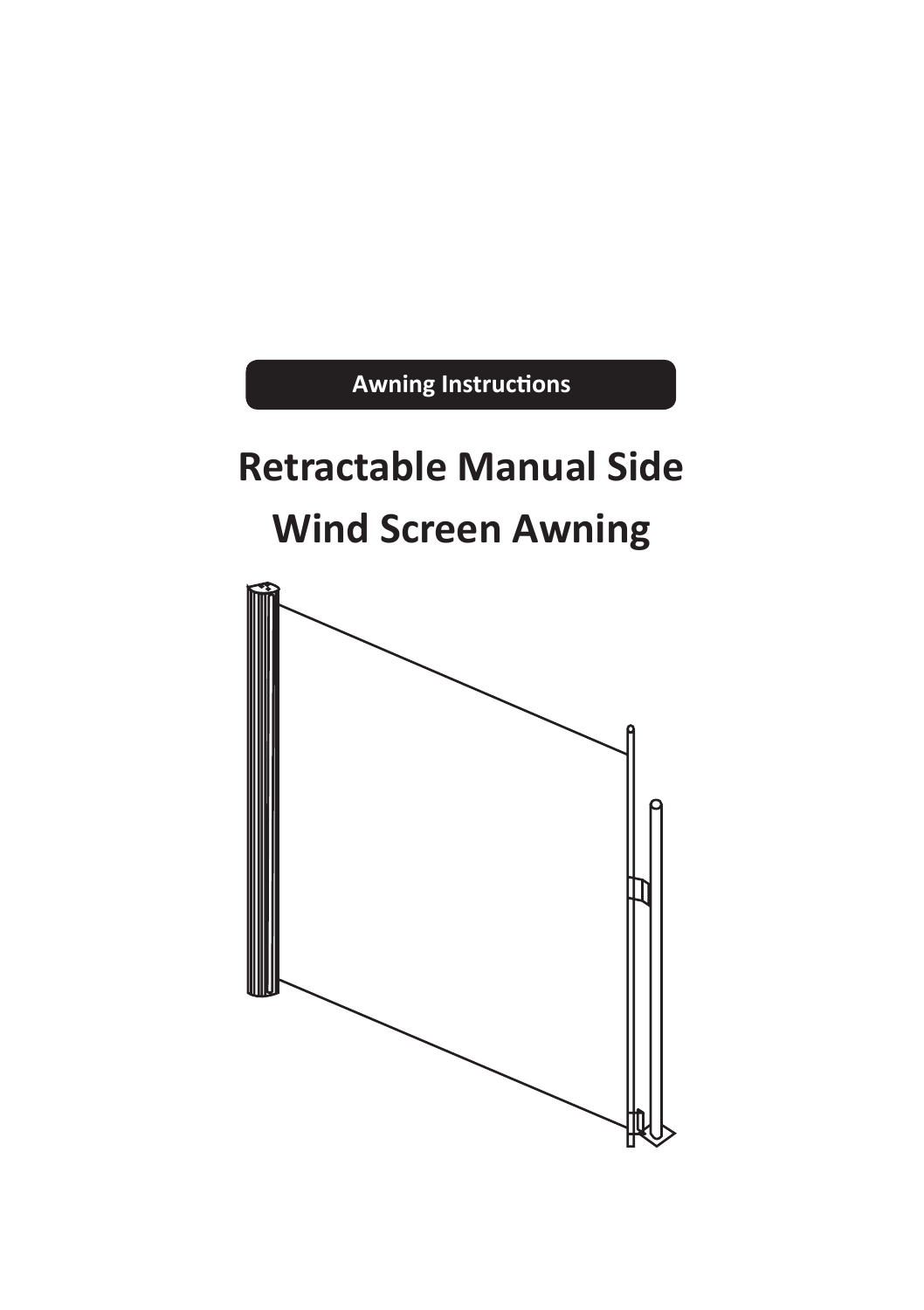# **Retractable Manual Side Wind Screen Awning**

## **Contents Warning**



1 x Awning

- 1 x Standing pole
- 2 x Wall brackets
- 4 x M6 Internal Expansion bolts
- 4 x M6 Bolts
- 4 x M8 Internal Expansion bolts
- 4 x M8 Bolts
- 4 x M5 Secure screws

#### **Suggested Tools**

8mm Hammer drill 10mm Hammer drill Chalk or pencil to mark Adjustable spanner

These installation instructions are intended for trained fitters and electricians.

Read them carefully before installing the awning as well as our general safety instructions.

The awning may be supplied with a plastic covering, which is dangerous to children and babies. Keep out of the reach of children and babies to avoid the risk of suffocation.

Fixing must be directly into brick or concrete, make sure it's secure enough to bolt into.

Check the goods supplied for completeness and shipping damage before beginning installation.

The awnings may be installed on wooden walls if the wall is sufficiently strong. Use appropriate screwthreaded or coach bolts.

#### **Guarantee**

This awning is guaranteed against faulty parts and workmanship for one year from the date of delivery. Faulty parts will be replaced or exchanged within that period. The guarantee covers domestic use only.

 $\epsilon$ 

12 22 23 24 25 26 27 28 29 29 20 21 22 23 24 25 26 27 28 29 20 21 22 23 24 25 26 27 28 29 29 20 21 22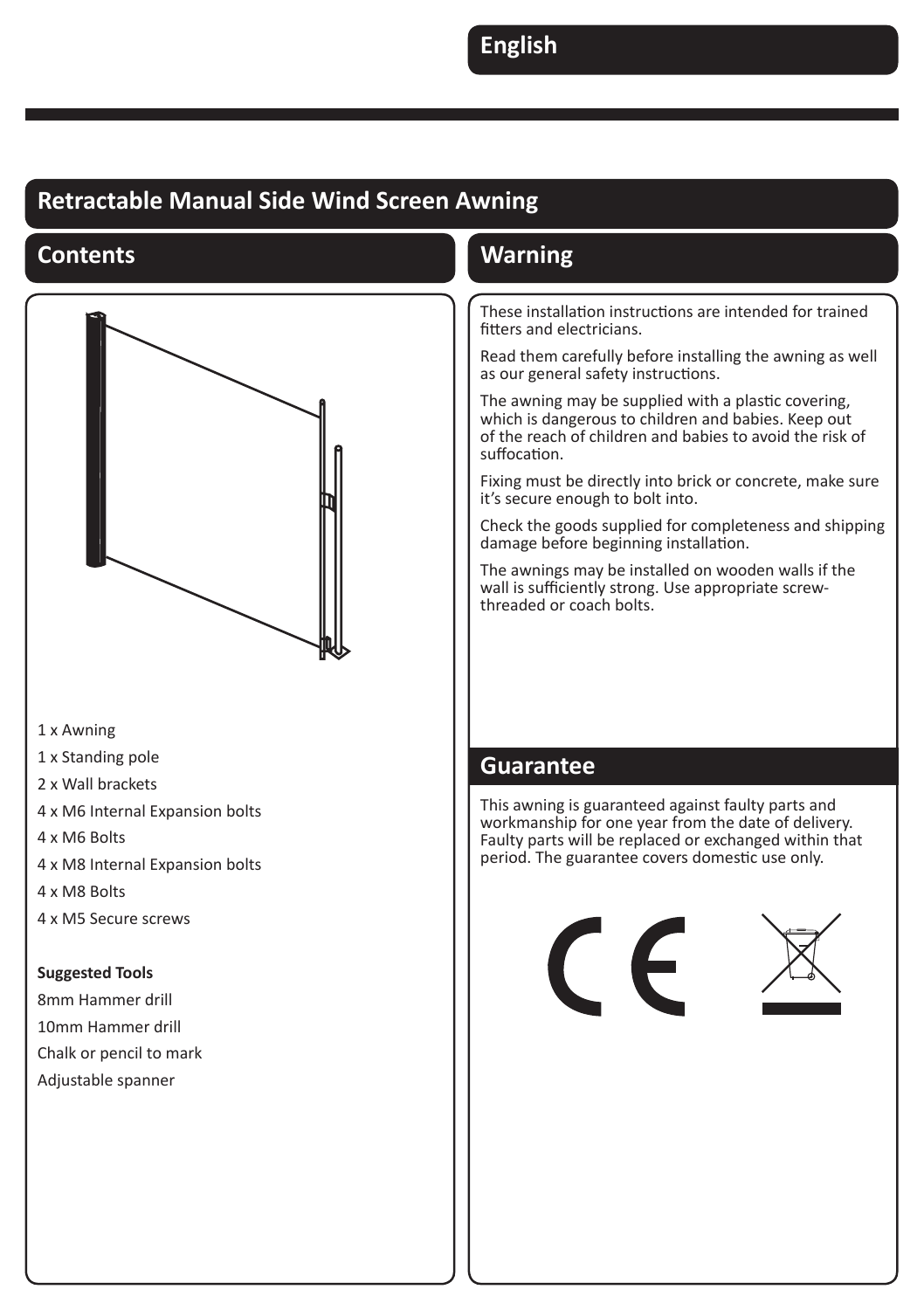# **Step 1. Installing the awning**

- 1. Remove the protective covering and check all parts are present.
- 2. Mark wall brackets site where it is to be attached, Both brackets are to be installed with a 20~30 cm gap to the outer edges of the cassette awning, then drill holes by 8mm hammer drill, and putting into the internal expansion bolts.
- 3. Fasten the brackets vertically above one another. They must be mutually aligned. (plumb line).
- 4. Attach the cassette in the brackets and tighten the M5 securing screws.
- 5. Mark the position of the tension sectioning fastening

# **Step 2. Installing the standing pole** m

- 1. Marking the site where the standing pole should be, it's 3m between the end of cassette and the edge of the pole plate, see Diagram 5. e t<br>1d<br>gr
- 2. Drill hole by 10mm hammer drill, and putting into M8 internal expansion bolts.
- 3. Fasten the standing pole.

#### **4. Safety note**

Caution. Awning under tension. Keep a good hold of the handle when extending.

#### **5. Important**

**1.**

handle when extending.<br>**5. Important**<br>Hand over the attached Operating Instructions to the awning user and advise him or her comprehensively on awning safety and use.



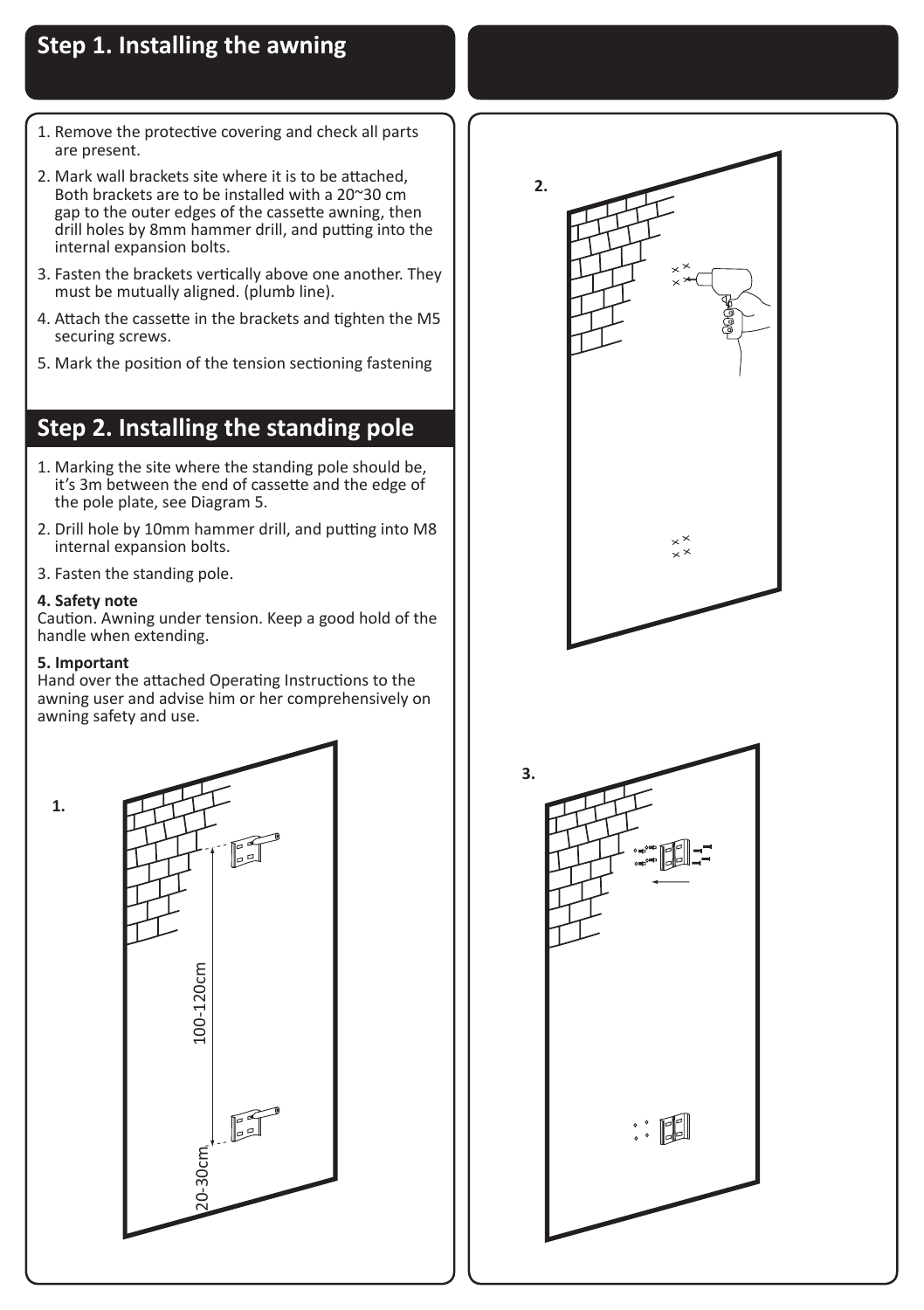